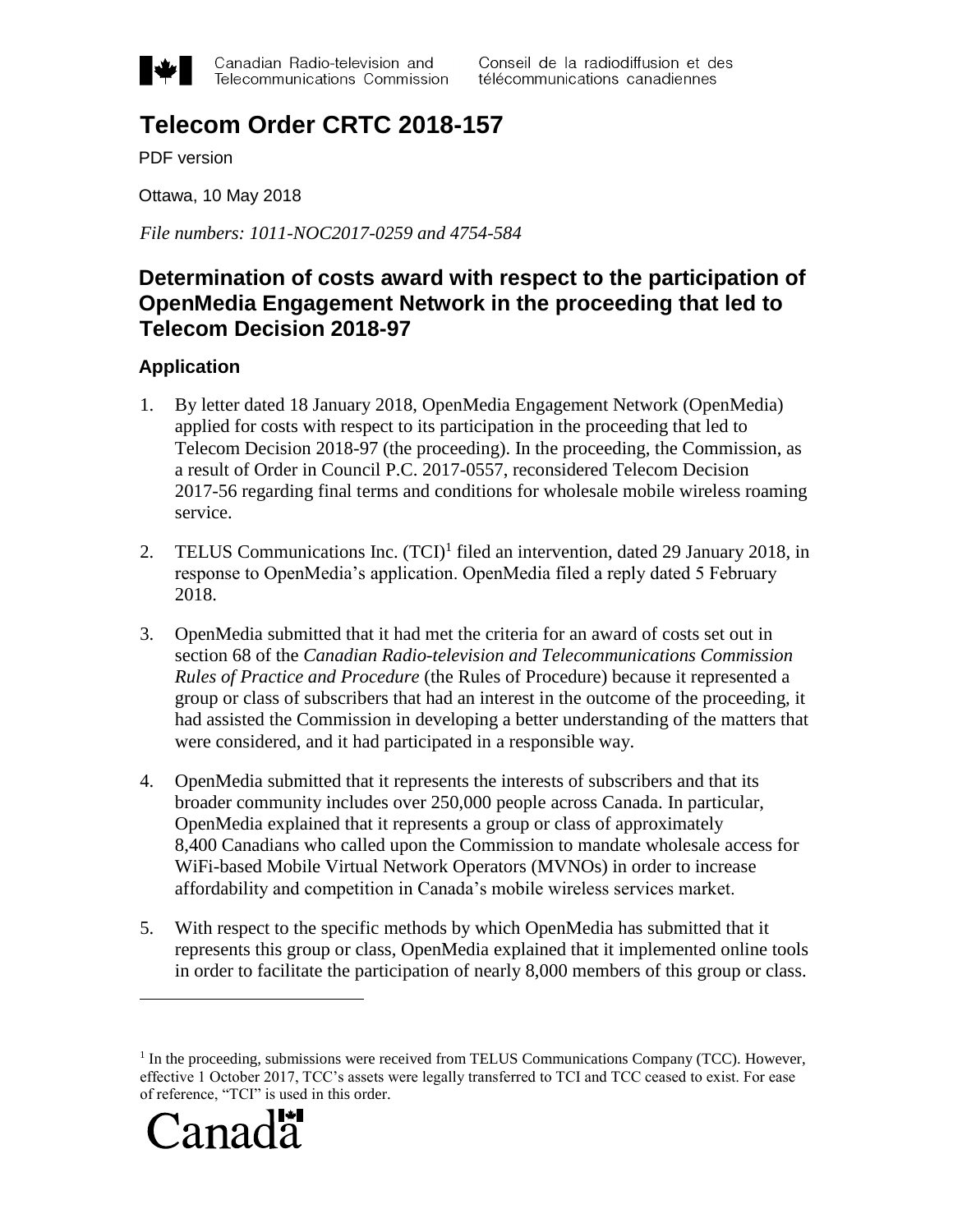OpenMedia added that, over the course of the proceeding, it initiated a petition supporting OpenMedia's intervention which approximately 400 subscribers signed. Further, OpenMedia submitted that its methods of representation included direct consultation with community members through social media platforms, email, and its website; incorporating community input into intervention submissions as well as placing input directly on the record; facilitating individual contributions of Internet users through a customized online tool; and drawing on Canadian telecommunications and Internet policy reports.

- 6. OpenMedia requested that the Commission fix its costs at \$21,589. OpenMedia claimed 139.9 hours for junior external counsel at a rate of \$135 per hour (\$18,886.50 plus Ontario Harmonized Sales Tax, less a 100% tax rebate) and 6.25 days in total for the work of eight in-house analysts at a rate of \$470 per day  $($2,702.50).$
- 7. OpenMedia made no submission as to the appropriate parties to be required to pay any costs awarded by the Commission (the costs respondents).
- 8. In response to a request for information to potential costs respondents seeking comment on how any costs awarded in this case should be allocated, Bell Mobility Inc. (Bell Mobility); Bragg Communications Incorporated, carrying on business as Eastlink (Eastlink); the Canadian Network Operators Consortium Inc. (CNOC); Ice Wireless Inc. (Ice Wireless); OpenMedia; Quebecor Media Inc., on behalf of Videotron Ltd. (Videotron);<sup>2</sup> and TCI provided additional comments.

#### **Answer**

 $\overline{a}$ 

- 9. TCI asked the Commission to review OpenMedia's application to determine whether OpenMedia has met all the costs criteria set out in section 68 of the Rules of Procedure.
- 10. TCI submitted that OpenMedia did not participate in the proceeding in a responsible way, contrary to the responsible participation requirement as set out in paragraph 68(c) of the Rules of Procedure. TCI took particular issue with OpenMedia's claim for 27.9 hours of research conducted by junior external legal counsel. TCI questioned why OpenMedia would choose to have legal counsel conduct research – in this case research in relation to policy issues, which do not require the specific expertise of legal counsel – while it had eight analysts at its disposal to conduct such research.

<sup>&</sup>lt;sup>2</sup> In the proceeding, submissions were received from Videotron G.P. However, on 29 December 2017, all of Videotron G.P.'s assets and operations were transferred to Videotron Ltd., and Videotron G.P. was subsequently dissolved. For ease of reference, "Videotron Ltd." is used in this order.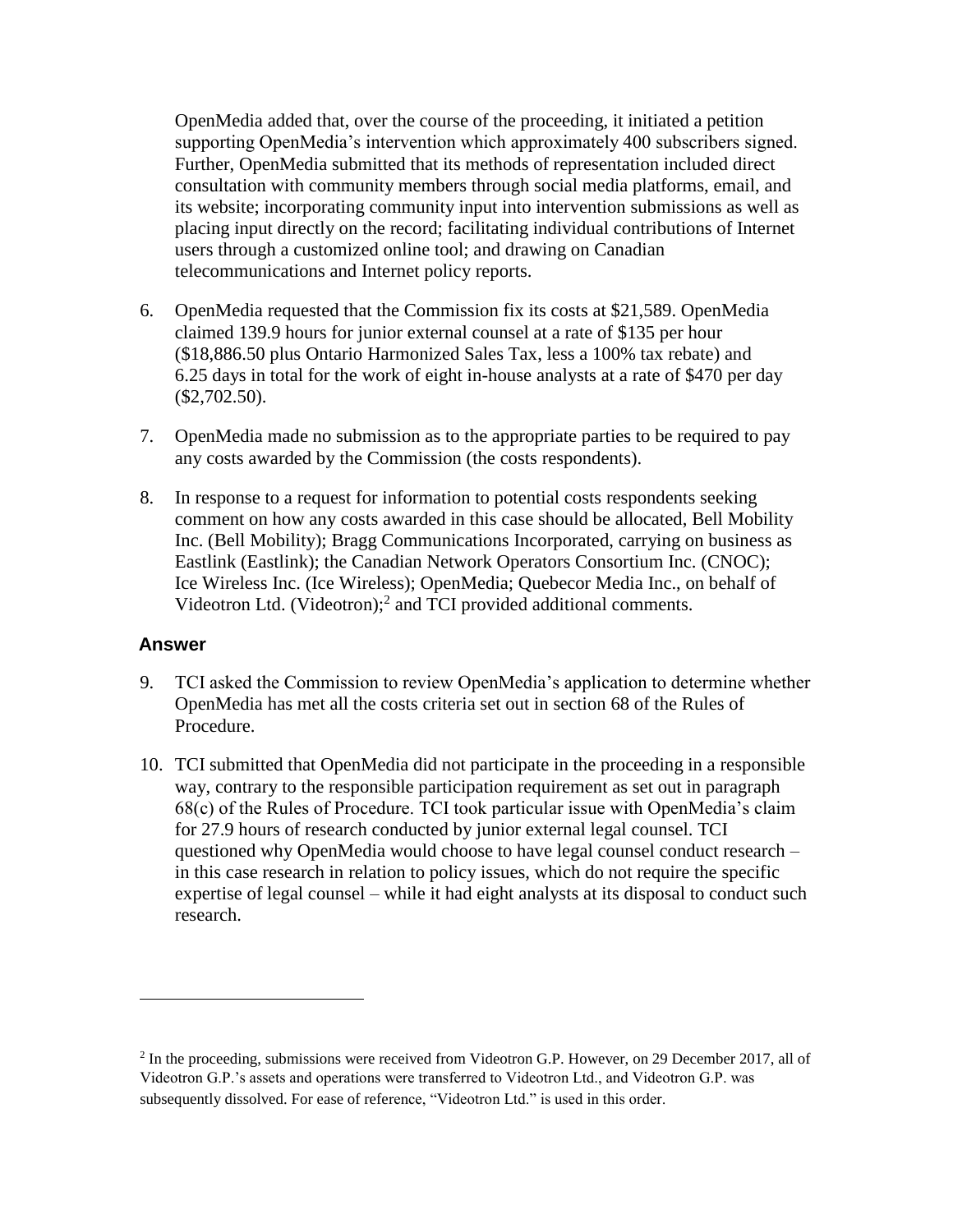- 11. TCI argued that, assuming an eight-hour workday, OpenMedia's external counsel rate is more than double the daily rate of an in-house analyst and that having a substantially more costly resource perform policy research while other options are available does not constitute responsible participation. TCI submitted that these policy research costs were not "necessarily and reasonably incurred" as required by subsection 70(2) of the Rules of Procedure. TCI requested that the Commission adjust the final costs award so that all or most of the policy research time is charged at the analyst rate instead of the junior external counsel rate.
- 12. TCI also submitted that costs should be allocated among costs respondents based on wireless revenues instead of on the costs respondents' telecommunications operating revenues  $(TORs)$ ,<sup>3</sup> since the entirety of the proceeding was a review of the Commission's mandated wireless roaming policy and related exclusively to wireless issues. Further, TCI argued that it would be unfair for subscribers of non-wireless services to bear the cost of consumer advocacy in a proceeding dealing exclusively with wireless issues.
- 13. Videotron agreed with TCI's proposal. Videotron argued that it would be unfair under the circumstances of this case to allocate costs on the basis of TORs. Doing so would require those companies that report wireless and wireline revenues in respect of the same corporate entity to pay a greater portion of costs than those that report wireless and wireline revenues in respect of separate corporations within their corporate structure.
- 14. With respect to TCI's proposal, Bell Mobility argued that there was no reason to deviate from the Commission's general practice of allocating costs on the basis of TORs. It submitted that potential costs respondents are free to structure their corporate affairs as they see fit. Bell Mobility also noted that certain telecommunications service providers who had a significant interest in the outcome of the proceeding and actively participated do not report wireless revenues; accordingly, adopting TCI's proposal would inappropriately exclude such companies from having to pay any costs.
- 15. CNOC also opposed TCI's proposal. CNOC argued that unlike the costs orders associated with the proceeding initiated by Telecom Notice of Consultation  $2016-293$ ,<sup>4</sup> where the Commission deviated from its general practice of allocating costs on the basis of TORs and allocated costs based on wireless revenue market share, the present proceeding dealt with the broader question of whether Wi-Fi networks could constitute "home networks" for the purpose of wholesale roaming.

 $\overline{a}$ 

 $3$  TORs consist of Canadian telecommunications revenues from local and access, long distance, data, private line, Internet, and wireless services.

<sup>4</sup> The Telecom Notice of Consultation 2016-293 proceeding culminated with the issuance of Telecom Regulatory Policy 2017-200 (Review of the Wireless Code).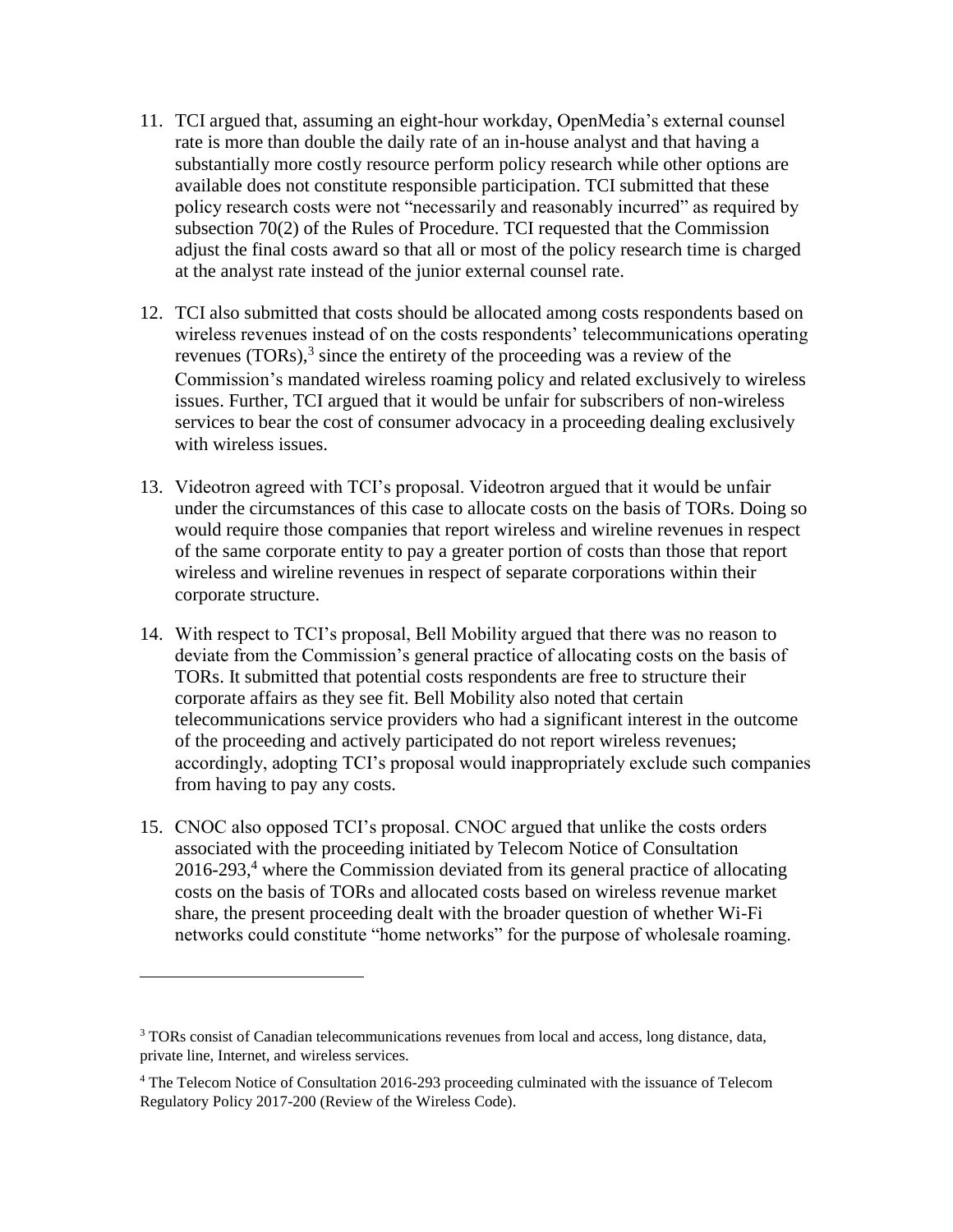In CNOC's view, the proceeding initiated by Telecom Notice of Consultation 2016-293 dealt exclusively with wireless services, whereas in the present proceeding, there was no clear delineation between wireless and wireline services. Therefore, CNOC argued that it would be appropriate for the Commission to allocate costs based on TORs.

- 16. Eastlink submitted that the present proceeding looked at whether non-wireless service providers should have mandated access to mobile wireless networks and, therefore, impacted a broader range of telecommunications service providers than just existing wireless service providers. Accordingly, in Eastlink's view, the Commission should allocate costs based on TORs.
- 17. Ice Wireless submitted that the proceeding examined the use of Wi-Fi in conjunction with wireless services and that Wi-Fi service is typically an extension of Internet service provided by wireline technology. As a result, Ice Wireless argued that the proceeding did not deal exclusively with the provision of wireless services and, therefore, costs should be awarded based on TORs.

# **Reply**

- 18. OpenMedia submitted that it lacked the internal resources to conduct research because its staff did not possess the required expertise and because its staff's daytoday responsibilities did not allow them to allocate time to conduct research about a complex regulatory issue such as the one associated with the proceeding. OpenMedia added that, under the circumstances, its external counsel was the only person equipped to conduct the necessary research for this proceeding.
- 19. OpenMedia submitted that it held no position on the issue of allocation of costs on the basis of respondents' wireless revenues, rather than TORs.

# **Commission's analysis and determinations**

20. The criteria for an award of costs are set out in section 68 of the Rules of Procedure, which reads as follows:

68. The Commission must determine whether to award final costs and the maximum percentage of costs that is to be awarded on the basis of the following criteria:

- (a) whether the applicant had, or was the representative of a group or a class of subscribers that had, an interest in the outcome of the proceeding;
- (b) the extent to which the applicant assisted the Commission in developing a better understanding of the matters that were considered; and
- (c) whether the applicant participated in the proceeding in a responsible way.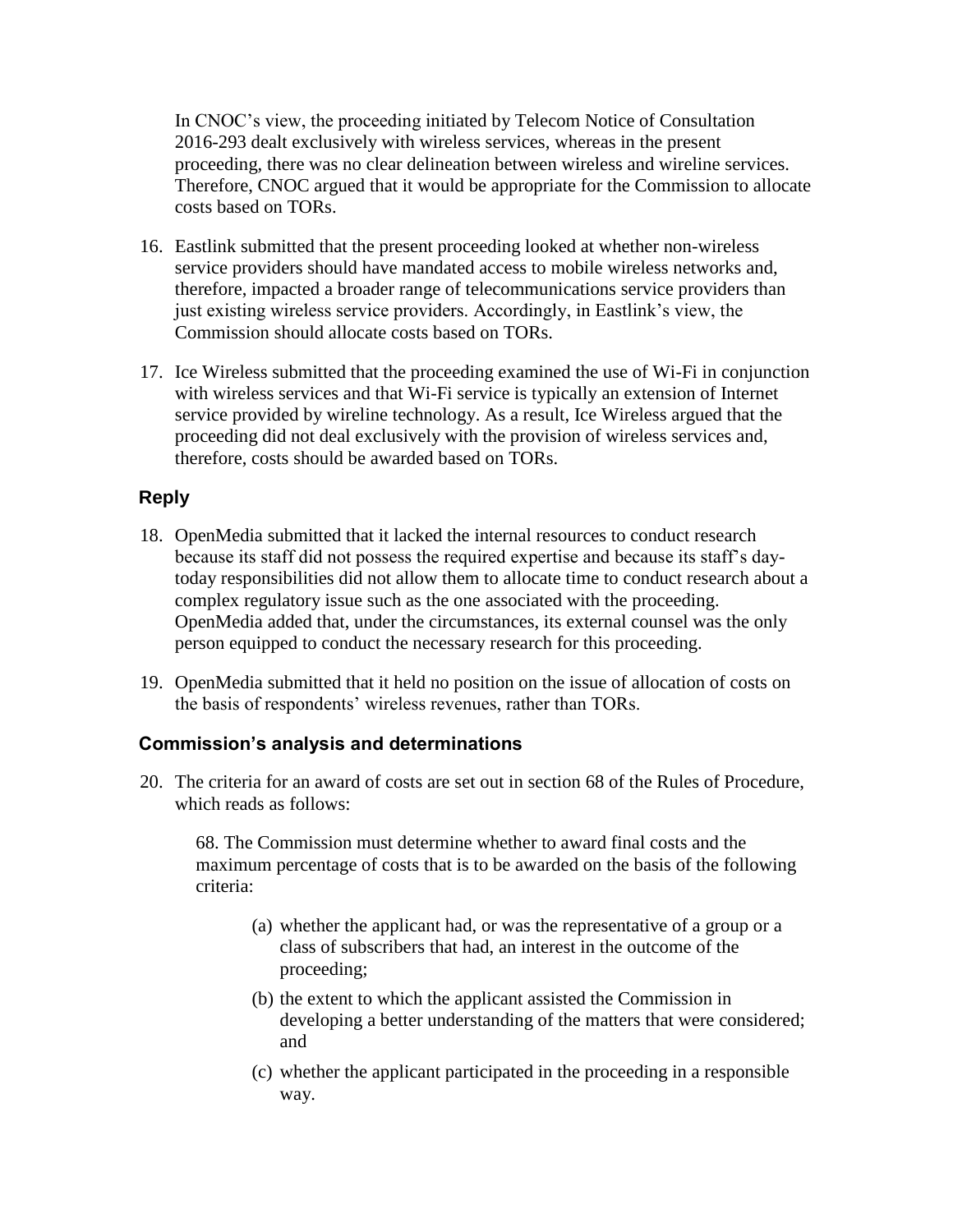- 21. In Telecom Information Bulletin 2016-188, the Commission provided guidance regarding how an applicant may demonstrate that it satisfies the first criterion with respect to its representation of interested subscribers. In the present case, OpenMedia has demonstrated that it meets this requirement. In particular, OpenMedia identified the group or class of subscribers as consisting of approximately 8,400 Canadians who called upon the Commission to mandate wholesale access for WiFi-based MVNOs. OpenMedia also explained the specific methods by which it represented this group or class of subscribers, such as directly consulting community members through social media platforms, email, and its website; incorporating their input in the proceeding's record; and relying on relevant research.
- 22. OpenMedia has satisfied the second criterion for an award of costs through its participation in the proceeding. In particular, OpenMedia's submissions were well documented, structured, and offered a consumer-focused point of view in relation to the potential outcomes of reconsidering the WiFi-based MVNO model. Such contribution assisted the Commission in developing a better understanding of the matters that were considered.
- 23. OpenMedia met the responsible participation criterion by filing a focused, concise intervention and complying with the deadlines and processes set throughout the proceeding.
- 24. On the question as to whether OpenMedia made an efficient use of resources by assigning policy research tasks to its junior external counsel, or whether the requested rates of pay should be reduced, the Commission considers that, in the circumstances, no reduction is required.
- 25. In the present case, the Commission notes that OpenMedia's participation in the proceeding focused on complex issues of overlapping legal and policy considerations. As such, the Commission does not consider it unreasonable for OpenMedia to have assigned its junior external counsel to research these interconnected issues.
- 26. OpenMedia provided evidence that its in-house analysts conducted an array of other tasks in connection with the proceeding, including citizen engagement, summarizing submissions, and copyediting. In the circumstances, this was also appropriate.
- 27. With respect to the fees OpenMedia claimed for its eight in-house analysts, the Commission notes that there is a calculation error in Form V, where OpenMedia claimed \$2,702.50 for 6.25 days of work at a daily rate of \$470. The correct amount, which is consistent with the other forms and the time dockets of OpenMedia staff, should be \$2,937.50.
- 28. Accordingly, the total amount for in-house analyst fees is adjusted from \$2,702.50 to \$2,937.50.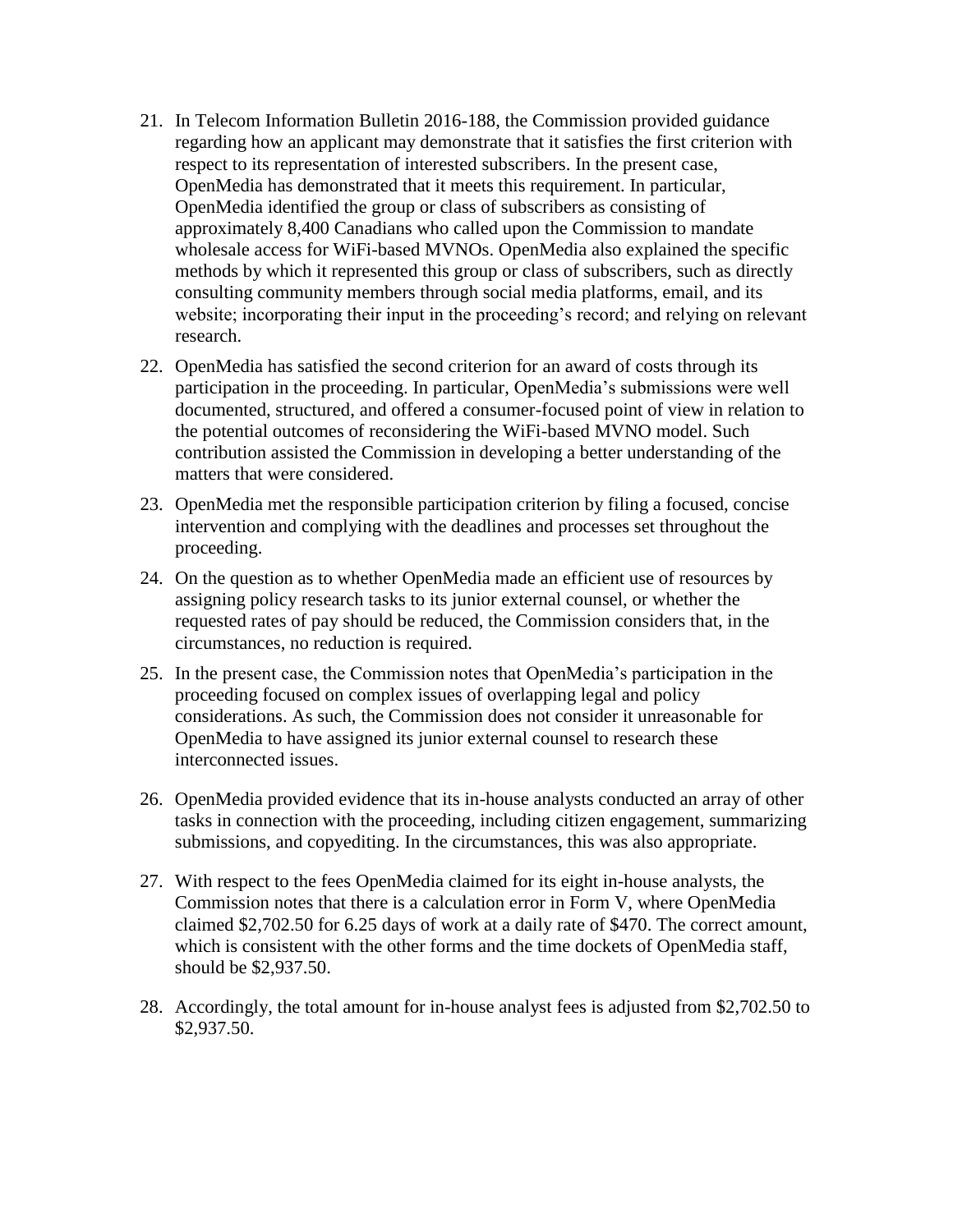- 29. The rates claimed in respect of consultant and legal fees, as adjusted above, are in accordance with the rates established in the *Guidelines for the Assessment of Costs*, as set out in Telecom Regulatory Policy 2010-963. Considering these adjustments, the Commission finds that a total amount of \$21,824 was necessarily and reasonably incurred by OpenMedia and should be allowed.
- 30. This is an appropriate case in which to fix the costs and dispense with taxation, in accordance with the streamlined procedure set out in Telecom Public Notice 2002-5.
- 31. The Commission has generally determined that the appropriate costs respondents to an award of costs are the parties that have a significant interest in the outcome of the proceeding in question and have participated actively in that proceeding. The Commission considers that the following parties had a significant interest in the outcome of the proceeding and participated actively in the proceeding: Bell Mobility; Canadian Cable Systems Alliance Inc.; CNOC; Cogeco Communications Inc.; Déry Télécom inc.; Distributel Communications Limited; Eastlink; Execulink Telecom Inc.; Ice Wireless; Quantum Republic Inc.; Rogers Communications Canada Inc. (RCCI); Saskatchewan Telecommunications; Shaw Communications Inc; SSi Micro Ltd.; TCI; TNW Wireless Inc.; Videotron; and Xplornet Communications Inc.
- 32. The Commission's general practice is to allocate the responsibility for payment of costs among costs respondents based on their TORs. In general, the Commission considers that TORs are indicators of the relative size and interest of the parties involved in the proceeding.
- 33. However, TCI and Videotron argued that it would be inappropriate, in the circumstances, to allocate costs on the basis of revenues derived from the provision of all telecommunications services. Rather, they advocated for costs to be allocated on the basis of wireless revenues. Bell Mobility, CNOC, Eastlink, and Ice Wireless opposed TCI's proposal and argued that TORs remain the appropriate basis for allocation in this case.
- 34. With respect to Videotron's argument that certain parties may be disadvantaged in this case as a result of the Commission's costs award process due to their corporate structure, the Commission does not generally involve itself in the corporate organization of telecommunications service providers. Parties to Commission proceedings who may be required to pay costs are generally free to structure their businesses in any manner they wish.
- 35. Further, although the proceeding examined the Commission's wireless roaming policy, the issues in the proceeding were not restricted exclusively to matters related to wireless services in the same manner as Telecom Notice of Consultation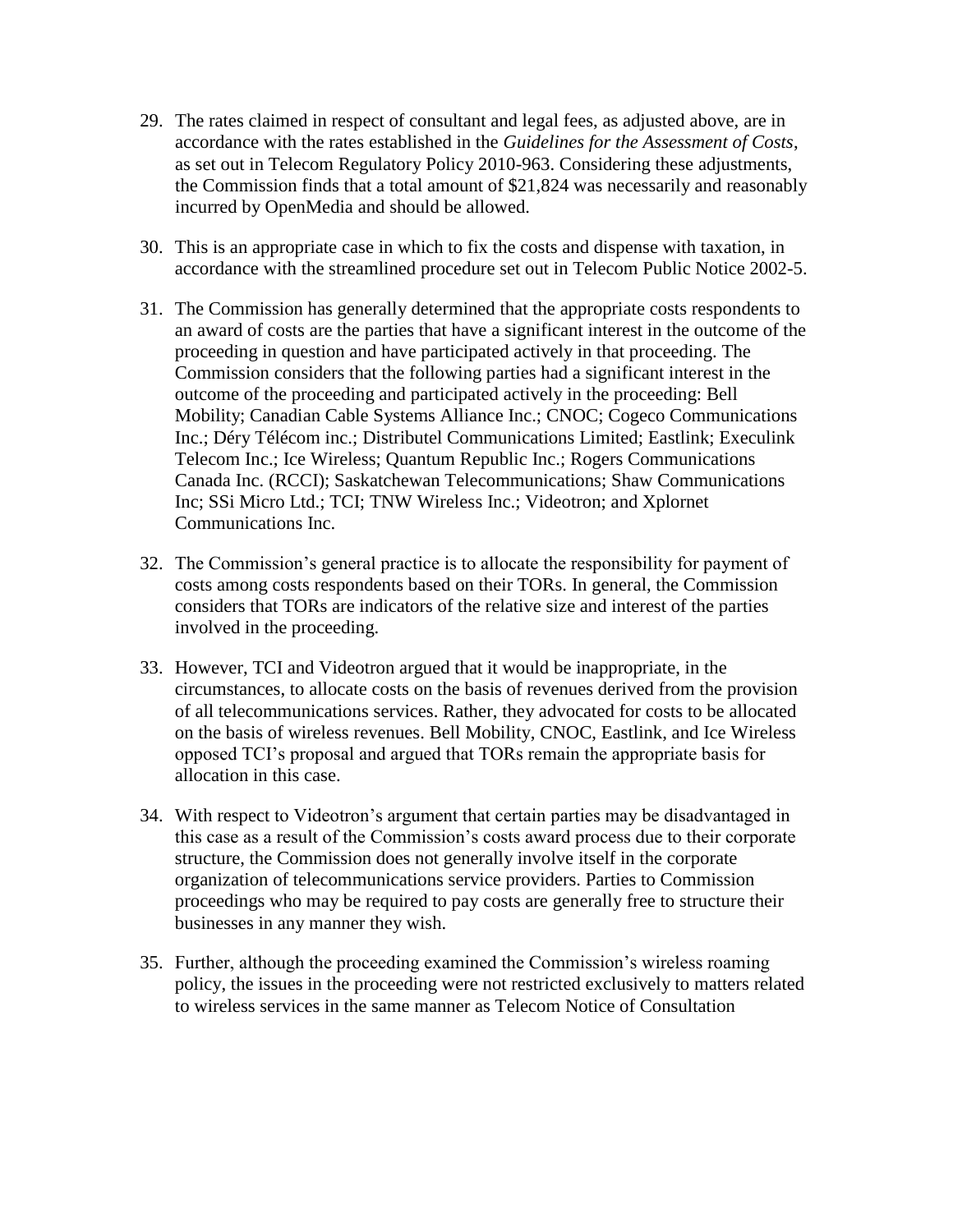$2016-293<sup>5</sup>$  such that an allocation relying exclusively on wireless revenue would be appropriate.

- 36. In this case, the proceeding examined, among other things, how the use of a combination of Wi-Fi and cellular networks to offer wireless services would interact with the Commission's wholesale roaming policies. Wi-Fi networks are commonly an extension of a telecommunication service provider's wireline technology involving a telecommunications service provider's access network or the access network of an underlying telephone or cable company.
- 37. Given the above, the Commission is of the view that allocating costs based on wireless revenues would not completely reflect the nature of the proceeding. Therefore, the Commission considers that its general practice of allocating costs based on TORs is the most suitable indicator on which to allocate costs in the circumstances.<sup>6</sup>
- 38. As set out in Telecom Order 2015-160, the Commission also considers \$1,000 to be the minimum amount that a costs respondent should be required to pay due to the administrative burden that small costs awards impose on both the applicant and costs respondents.

| Company              | Percentage | Amount     |
|----------------------|------------|------------|
| <b>TCI</b>           | 35.7%      | \$7,791.17 |
| <b>RCCI</b>          | 33.8%      | \$7,376.51 |
| <b>Bell Mobility</b> | 23.7%      | \$5,172.29 |
| Videotron            | 6.8%       | \$1,484.03 |

39. Accordingly, the Commission finds that the responsibility for payment of costs should be allocated as follows:

# **Directions regarding costs**

 $\overline{a}$ 

40. The Commission **approves, with changes,** the application by OpenMedia for costs with respect to its participation in the proceeding.

<sup>&</sup>lt;sup>5</sup> In the costs awards emanating from the Telecom Notice of Consultation 2016-293 proceeding, the Commission allocated costs based on wireless revenue market share (see Telecom Orders 2017-362, 2017-363, 2017-364, 2017-378, 2017-379, and 2017-380).

<sup>&</sup>lt;sup>6</sup> In this order, the Commission has used the TORs of the costs respondents based on their most recent audited financial statements.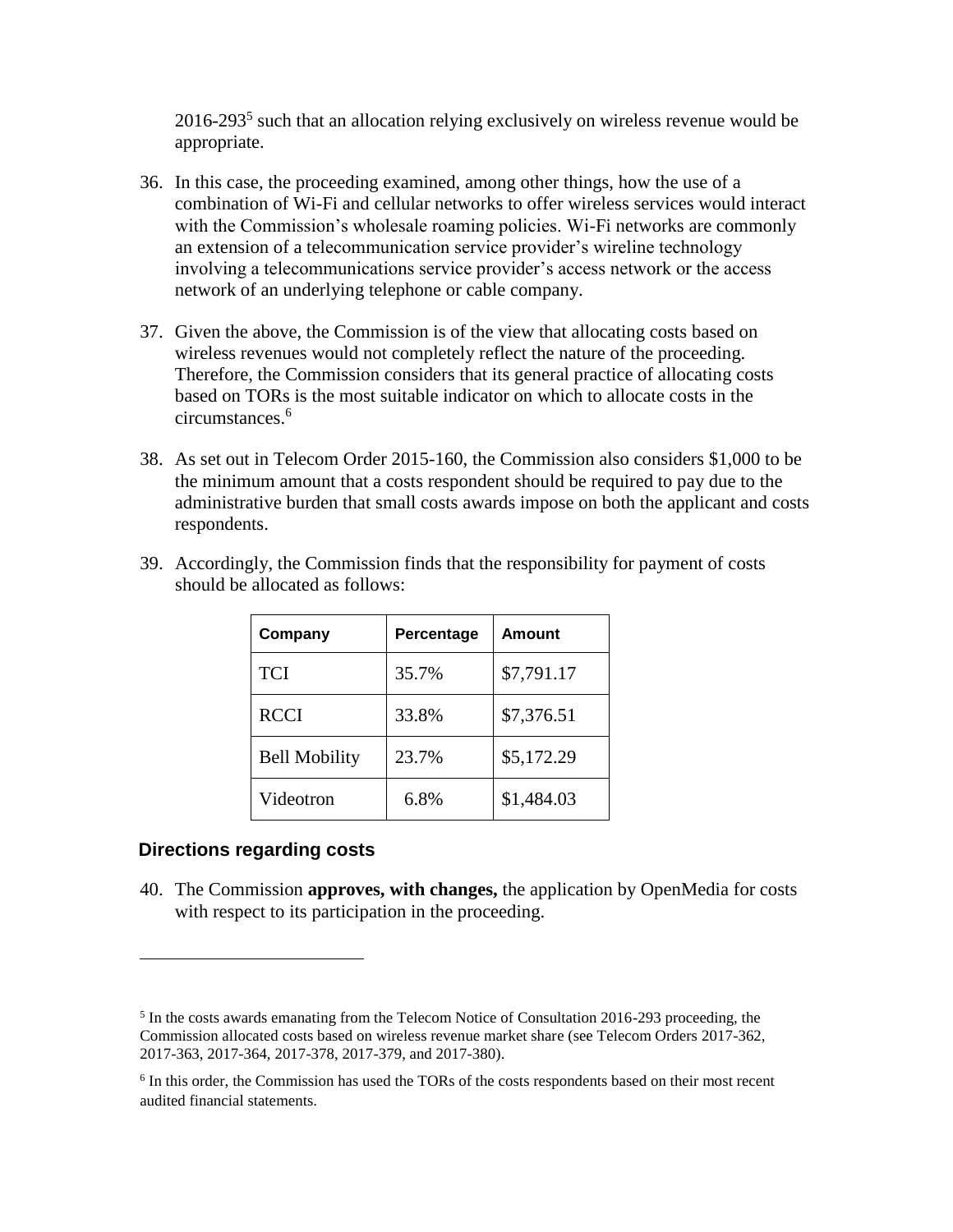- 41. Pursuant to subsection 56(1) of the *Telecommunications Act*, the Commission fixes the costs to be paid to OpenMedia at \$21,824.
- 42. The Commission **directs** that the award of costs to OpenMedia be paid forthwith by TCI, RCCI, Bell Mobility, and Videotron according to the proportions set out in paragraph 39 above.

Secretary General

# **Related documents**

- *Reconsideration of Telecom Decision 2017-56 regarding final terms and conditions for wholesale mobile wireless roaming service*, Telecom Decision CRTC 2018-97, 22 March 2018
- *Determination of costs award with respect to the participation of the Deaf Wireless Canada Consultative Committee in the proceeding that led to Telecom Regulatory Policy 2017-200*, Telecom Order CRTC 2017-380, 25 October 2017
- *Determination of costs award with respect to the participation of Media Access Canada in the proceeding that led to Telecom Regulatory Policy 2017-200*, Telecom Order CRTC 2017-379, 25 October 2017
- *Determination of costs award with respect to the participation of the Consumers Council of Canada in the proceeding that led to Telecom Regulatory Policy 2017-200*, Telecom Order CRTC 2017-378, 25 October 2017
- *Determination of costs award with respect to the participation of the Coalition in the proceeding that led to Telecom Regulatory Policy 2017-200*, Telecom Order CRTC 2017-364, 16 October 2017
- *Determination of costs award with respect to the participation of l'Union des consommateurs in the proceeding that led to Telecom Regulatory Policy 2017-200*, Telecom Order CRTC 2017-363, 16 October 2017
- *Determination of costs award with respect to the participation of the Forum for Research and Policy in Communications in the proceeding that led to Telecom Regulatory Policy 2017-200*, Telecom Order CRTC 2017-362, 16 October 2017
- *Review of the Wireless Code*, Telecom Regulatory Policy CRTC 2017-200, 15 June 2017
- *Wholesale mobile wireless roaming service tariffs – Final terms and conditions*, Telecom Decision CRTC 2017-56, 1 March 2017
- *Review of the Wireless Code*, Telecom Notice of Consultation CRTC 2016-293, 28 July 2016; as amended by Telecom Notices of Consultation CRTC